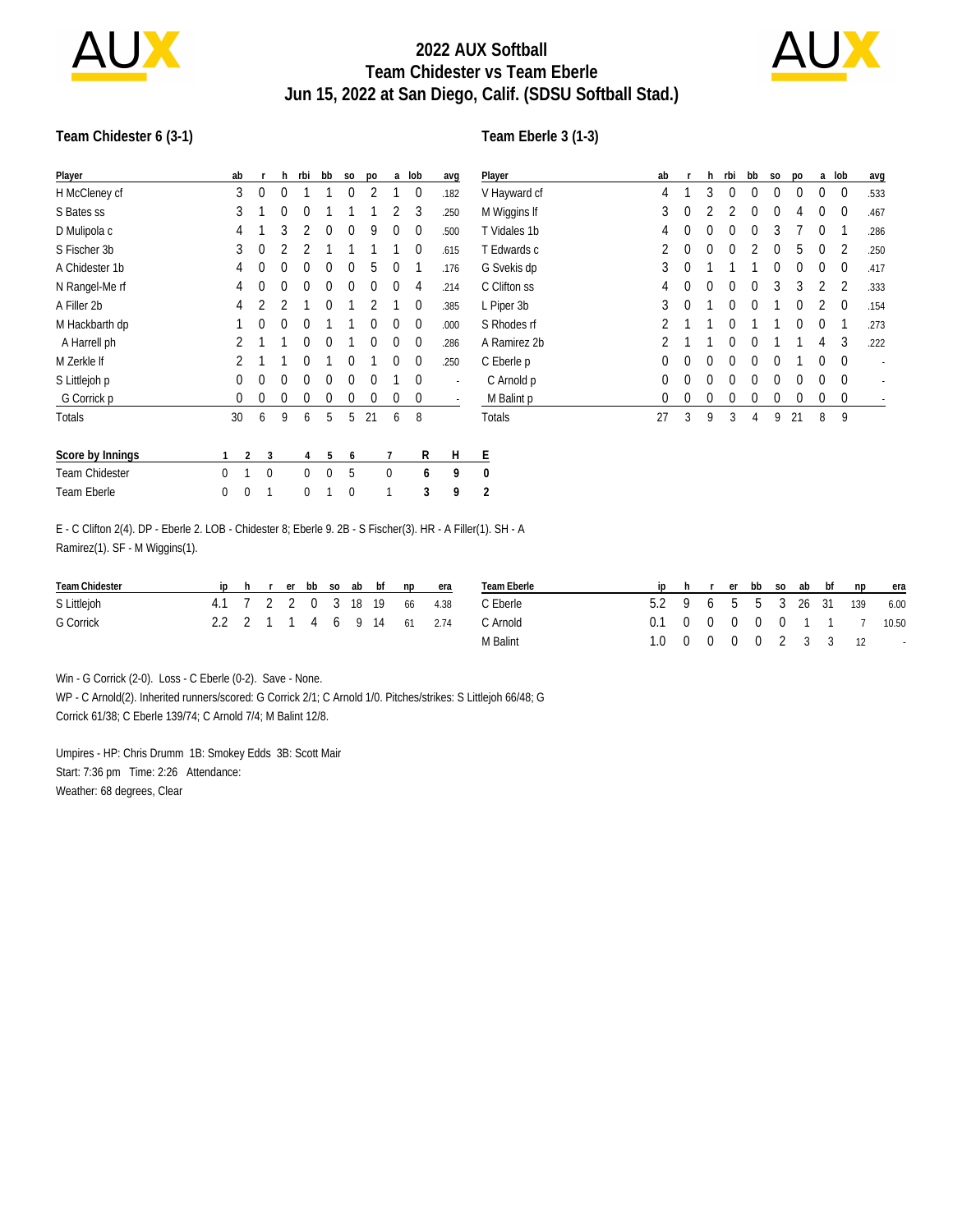

## **2022 AUX Softball Team Chidester vs Team Eberle Jun 15, 2022 at San Diego, Calif. (SDSU Softball Stad.)**



| Score by Innings |  |  |  | 1 2 3 4 5 6 7                                       | H F |                    |
|------------------|--|--|--|-----------------------------------------------------|-----|--------------------|
| Team Chidester   |  |  |  | $0 \quad 1 \quad 0 \quad 0 \quad 0 \quad 5 \quad 0$ |     | $\hspace{0.1cm} 0$ |
| Team Eberle      |  |  |  | 0 1 0 1 3 9                                         |     | - 2                |

Team Chidester starters: 28/cf H McCleney; 22/ss S Bates; 15/c D Mulipola; 52/3b S Fischer; 4/1b A Chidester; 35/rf N Rangel-Me; 70/2b A Filler; 98/dp M Hackbarth; 18/lf M Zerkle; 77/p S Littlejoh;

Team Eberle starters: 1/cf V Hayward; 3/lf M Wiggins; 29/1b T Vidales; 12/c T Edwards; 21/dp G Svekis; 20/ss C Clifton; 32/3b L Piper; 6/rf S Rhodes; 9/2b A Ramirez; 44/p C Eberle;

Team Chidester 1st - H McCleney walked (3-2 KKBBBB). S Bates grounded out to ss (2-1 BBF); H McCleney advanced to second. D Mulipola flied out to lf (3-1 BBBK). S Fischer walked (3-2 BFKBBB). A Chidester reached on an error by ss (2-0 BB); S Fischer advanced to second; H McCleney advanced to third. N Rangel-Me flied out to lf down the lf line (3-2 BBKBK). 0 runs, 0 hits, 1 error, 3 LOB.

Team Eberle 1st - V Hayward grounded out to 2b (2-1 KBB). M Wiggins singled up the middle (1-2 KKBFF). T Vidales struck out swinging (0-2 KFS). T Edwards grounded out to 1b unassisted (0-1 K). 0 runs, 1 hit, 0 errors, 1 LOB.

Team Chidester 2nd - A Filler reached on an error by ss (2-2 BKKBF). M Hackbarth walked (3-2 KBKBBB); A Filler advanced to second. M Zerkle grounded out to p unassisted (3-1 BBFB); M Hackbarth advanced to second; A Filler advanced to third. H McCleney grounded out to 2b, RBI (2-2 BKBK); M Hackbarth advanced to third; A Filler scored, unearned. S Bates struck out swinging (2-2 BBKKS). 1 run, 0 hits, 1 error, 1 LOB.

Team Eberle 2nd - G Svekis grounded out to ss (2-2 FBKB). C Clifton flied out to cf (1-1 KB). L Piper singled through the left side (0-2 SF). S Rhodes struck out swinging (2-2 BBKSS). 0 runs, 1 hit, 0 errors, 1 LOB.

Team Chidester 3rd - D Mulipola singled to left field (2-2 FKBB). S Fischer singled through the left side (0-0); D Mulipola advanced to second. A Chidester reached on a fielder's choice (1-1 BK); S Fischer out at second 2b to ss; D Mulipola advanced to third. N Rangel-Me hit into double play 2b to 1b (3-2 FBKBB); A Chidester out on the play. 0 runs, 2 hits, 0 errors, 1 LOB.

Team Eberle 3rd - A Ramirez singled to second base (1-2 FKB). V Hayward singled to shortstop (0-0); A Ramirez advanced to second. M Wiggins singled up the middle, advanced to second on the throw, RBI (1-2 KBFF); V Hayward advanced to third, out at third cf to 3b; A Ramirez scored. T Vidales popped up to 2b (1-1 FB). T Edwards grounded out to ss. 1 run, 3 hits, 0 errors, 1 LOB.

Team Chidester 4th - A Filler singled to third base (2-2 FBBFFF). M Hackbarth struck out looking (2-2 BBFKFK). M Zerkle walked (3-1 BFBBB); A Filler advanced to second. H McCleney flied out to lf (1-0 B). S Bates grounded out to 3b (1-2 KBK). 0 runs, 1 hit, 0 errors, 2 LOB.

Team Eberle 4th - G Svekis lined out to ss (3-2 FBBKB). C Clifton struck out swinging (1-2 BKFFS). L Piper grounded out to 3b (1-2 FFB). 0 runs, 0 hits, 0 errors, 0 LOB.

Team Chidester 5th - D Mulipola singled through the left side (1-1 KB). S Fischer struck out looking (1-2 BSSFK). A Chidester hit into double play ss to 1b (2-0 BB); D Mulipola out on the play. 0 runs,

1 hit, 0 errors, 0 LOB.

Team Eberle 5th - S Rhodes singled to shortstop (1-0 B). A Ramirez out at first p to 2b, SAC, bunt (0-1 K); S Rhodes advanced to second. No play. V Hayward singled up the middle, advanced to second on the throw (1-1 KB); S Rhodes advanced to third. G Corrick to p for S Littlejoh. M Wiggins flied out to lf, SAC, RBI (0-1 F); S Rhodes scored. T Vidales struck out swinging (1-2 KKFBS). 1 run, 2 hits, 0 errors, 1 LOB.

Team Chidester 6th - N Rangel-Me grounded out to 2b (2-2 FKBB). A Filler homered down the lf line, RBI (0-1 K). A Harrell pinch hit for M Hackbarth. A Harrell singled down the lf line (2-0 BB). M Zerkle singled to second base (3-2 KBFFBB); A Harrell advanced to second. Team Eberle challenging call (safe); call stands. H McCleney grounded out to 3b (2-1 BFB); M Zerkle advanced to second; A Harrell advanced to third. S Bates walked (3-1 BBFBB). D Mulipola singled up the middle, 2 RBI (1-0 B); S Bates advanced to second; M Zerkle scored; A Harrell scored. S Fischer doubled to left center, 2 RBI (0-1 F); D Mulipola scored; S Bates scored. C Arnold to p for C Eberle. S Fischer advanced to third on a wild pitch. A Chidester flied out to lf (3-2 BBBKSF). 5 runs, 5 hits, 0 errors, 1 LOB.

Team Eberle 6th - T Edwards walked (3-2 FBSBFBB). G Svekis walked (3-1 BBBSB); T Edwards advanced to second. C Clifton struck out swinging (0-2 FFFS). L Piper struck out swinging (1-2 SBKS). S Rhodes walked (3-2 BFBKBB); G Svekis advanced to second; T Edwards advanced to third. A Ramirez struck out swinging (0-2 SKS). 0 runs, 0 hits, 0 errors, 3 LOB.

Team Chidester 7th - M Balint to p for C Arnold. N Rangel-Me popped up to ss (2-1 SBB). A Filler struck out swinging (1-2 KKBS). A Harrell struck out swinging (1-2 KKBS). 0 runs, 0 hits, 0 errors, 0 LOB.

Team Eberle 7th - V Hayward singled to pitcher (0-0). M Wiggins flied out to cf (1-0 B). T Vidales struck out looking (2-2 BFBKK). T Edwards walked (3-2 BBKKFBB); V Hayward advanced to second. G Svekis singled through the left side, advanced to second on the throw, RBI (1-2 KKB); T Edwards advanced to third; V Hayward scored. C Clifton struck out looking (1-2 FFFBFK). 1 run, 2 hits, 0 errors, 2 LOB.